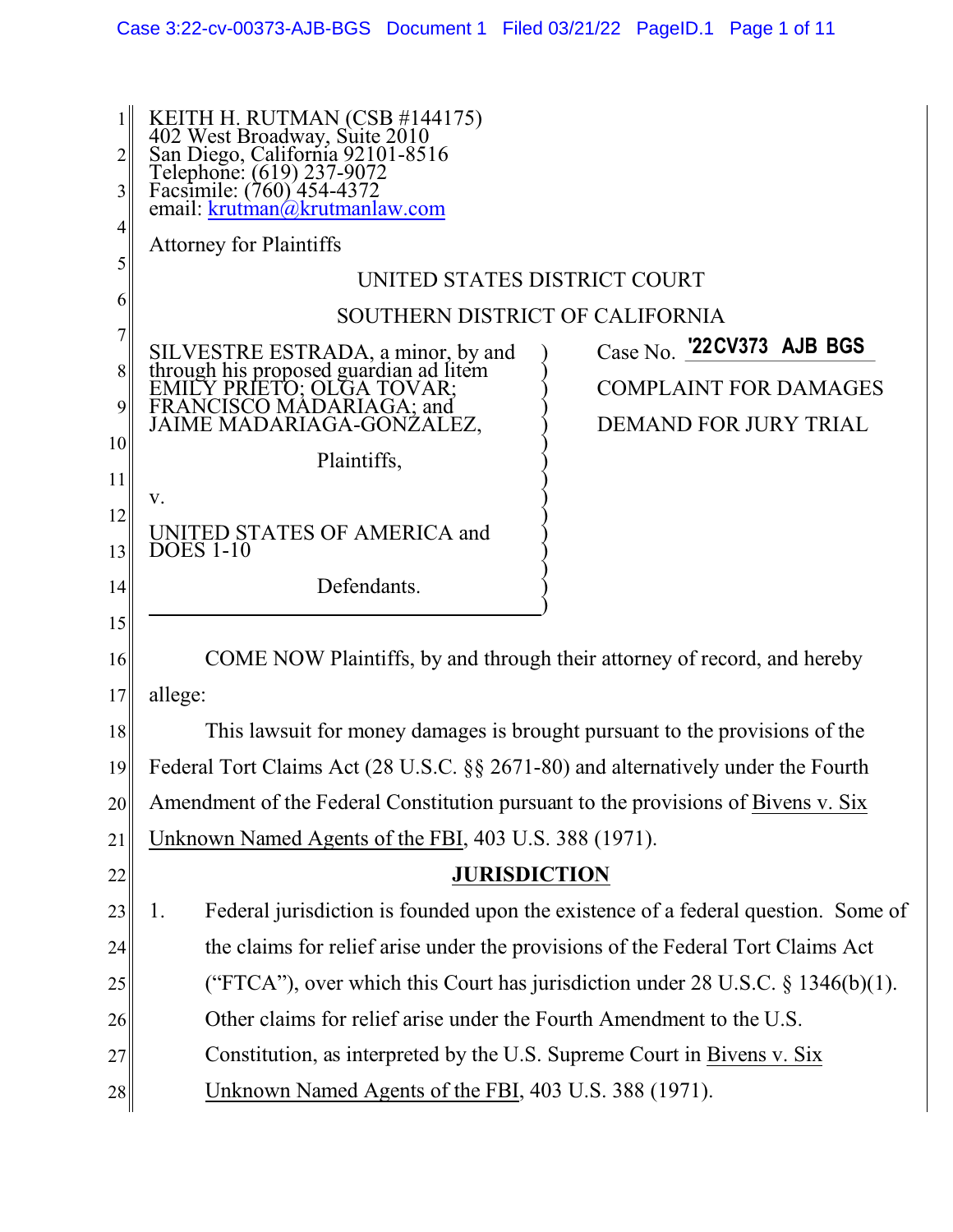| 1              |                                                                                   |                                | <b>VENUE</b>                                                                      |
|----------------|-----------------------------------------------------------------------------------|--------------------------------|-----------------------------------------------------------------------------------|
| $\overline{2}$ | 2.                                                                                |                                | Venue in the Southern District of California is proper under 28 U.S.C. § 1391(e). |
| 3              | All the events complained of occurred in this district.                           |                                |                                                                                   |
| 4              |                                                                                   |                                | <b>PARTIES</b>                                                                    |
| 5              | 3.                                                                                |                                | This action arises from the shooting death of SILVESTRE-VARGAS as outlined        |
| 6              |                                                                                   | below. There are 5 Plaintiffs: |                                                                                   |
| 7              |                                                                                   | a.                             | The death of SILVESTRE ESTRADA VARGAS as set forth in this                        |
| 8              |                                                                                   |                                | Complaint resulted in the creation of the ESTATE OF SILVESTRE                     |
| 9              |                                                                                   |                                | ESTRADA VARGAS which brings suit by his successor in interest, his                |
| 10             | minor son, SILVESTRE ESTRADA (DOB 8/30/2013), in accordance                       |                                |                                                                                   |
| 11             |                                                                                   |                                | with California Code of Civil Procedure § 377.30.                                 |
| 12             |                                                                                   |                                | Simultaneous to the filing of this action, SILVESTRE ESTRADA<br>$\mathbf{i}$ .    |
| 13             |                                                                                   |                                | has petitioned the court for the appointment of his mother, EMILY                 |
| 14             | PRIETO, as his Guardian ad Litem. He seeks all damages                            |                                |                                                                                   |
| 15             | authorized by law.                                                                |                                |                                                                                   |
| 16             |                                                                                   | $b$ .                          | Decedent's mother, OLGA TOVAR, brings suit for a substantive due                  |
| 17             |                                                                                   |                                | process claim for being deprived of a recognized liberty interest (right to       |
| 18             |                                                                                   |                                | family association) through official conduct. Wilkinson v. Torres, 610            |
| 19             |                                                                                   |                                | F.3d 546, 554 (9th Cir. 2010) She seeks all damages authorized by law. At         |
| 20             |                                                                                   |                                | all material times mentioned herein she was a U.S. citizen.                       |
| 21             |                                                                                   | c.                             | FRANCISCO MADARIAGA and JAIME MADARIAGA-GONZALEZ                                  |
| 22             |                                                                                   |                                | bring suit for assault and battery. They each seek all damages authorized         |
| 23             |                                                                                   |                                | by law. At all times mentioned herein they were both Mexican citizens             |
| 24             |                                                                                   |                                | present in the United States.                                                     |
| 25             |                                                                                   | $\rm d$ .                      | Each Plaintiff also brings claims under <i>Bivens</i> .                           |
| 26             | 4.                                                                                |                                | Defendant UNITED STATES OF AMERICA (hereinafter "UNITED STATES")                  |
| 27             | is a sovereign entity which has waived sovereign immunity in certain cases as set |                                |                                                                                   |
| 28             | forth in the Federal Tort Claims Act $(28 \text{ U.S.C.} \S \S 1346, 2671-80)$    |                                |                                                                                   |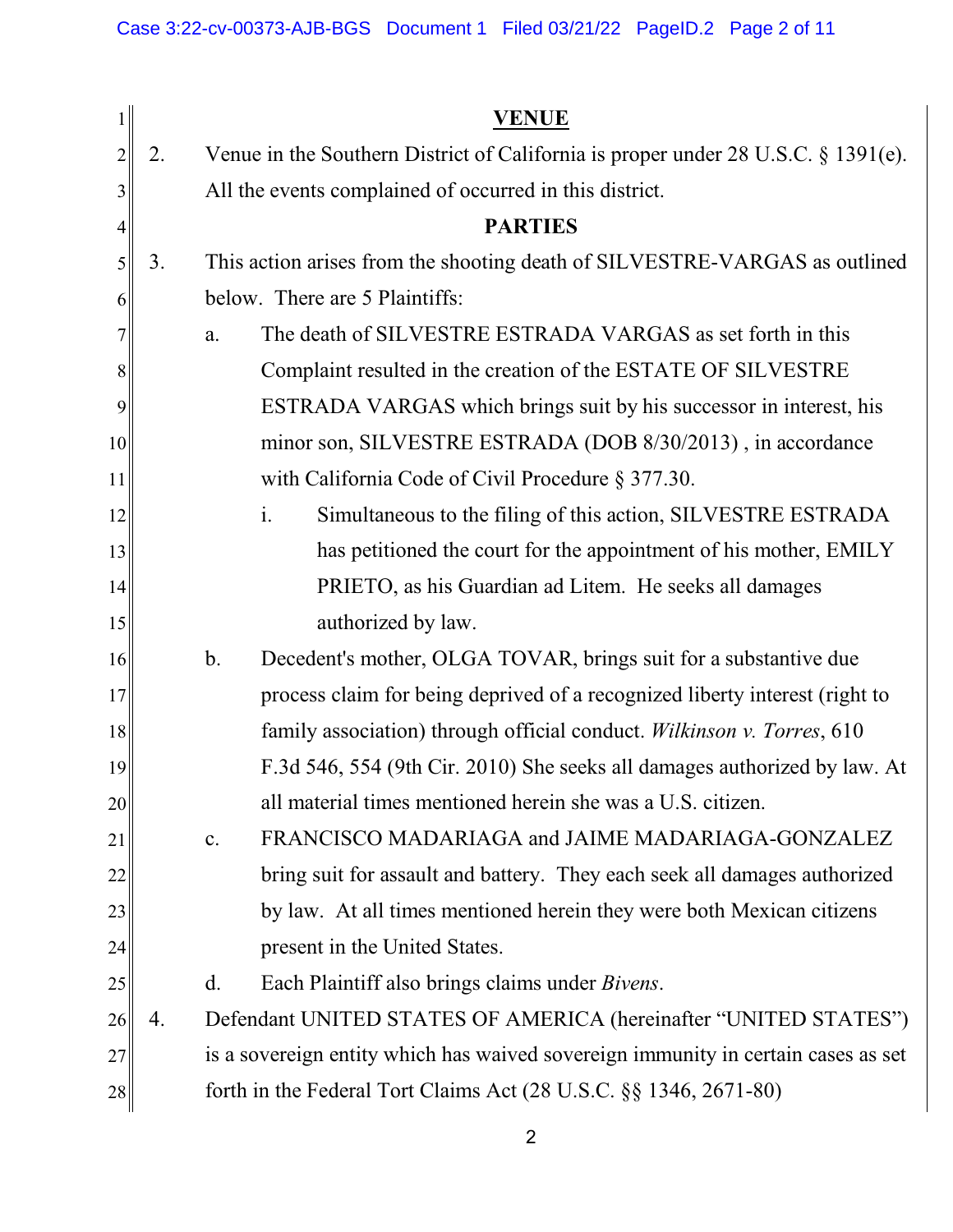1 2 3 4 5 6 7 5. At all material times mentioned herein, DOES 1-10 were employed by the United States Department of Homeland Security, U.S. Customs and Border Protection ("CBP"), and as such were duly constituted federal law enforcement officers charged with enforcing the laws of the United States of America and in doing the acts hereinafter described acted within the course and scope of their employment. Their acts were done under the color and pretense of the statutes, ordinances, regulations, customs and usages of the United States.

8 9 10 11 12 13 14 6. Plaintiffs are informed and believe and therefore allege that at all times mentioned herein DOES 1-10 were the agents, servants, and/or employees of the UNITED STATES and was, in doing the acts herein alleged, acting within the course and scope of this agency and/or employment, and with the permission, consent and authority of the UNITED STATES, and that each is responsible in some manner for the occurrences hereinafter alleged; and that Plaintiffs' injuries were proximately caused by the actions of each.

15 16 17 18 19 7. The filing of an administrative claim is a prerequisite to filing any claims under the Federal Tort Claims Act. Plaintiffs timely submitted claims on the designated form to the appropriate federal agency (CBP) and said claims were timely denied in writing on February 2, 2022 prior to the filing of this action. The Bivens claims are not subject to an administrative claim requirement.

## **GENERAL ALLEGATIONS**

20

21 22 23 24 25 26 27 28 8. On May 14, 2021, at approximately 10:15 PM, in Campo, California, a Border Patrol agent assigned to the El Cajon Sector Station attempted to stop a vehicle suspected of being involved in migrant smuggling. The driver of the vehicle, SILVESTRE ESTRADA VARGAS, DOB 6/30/94 ("Decedent"), failed to yield, and after a brief pursuit, the vehicle stopped in a Circle-K gas station parking lot at the intersection of State Route 94 and Buckman Springs Road in Campo. Present in the vehicle from the outset were cousins FRANCISCO MADARIAGA and JAIME MADARIAGA-GONZALEZ.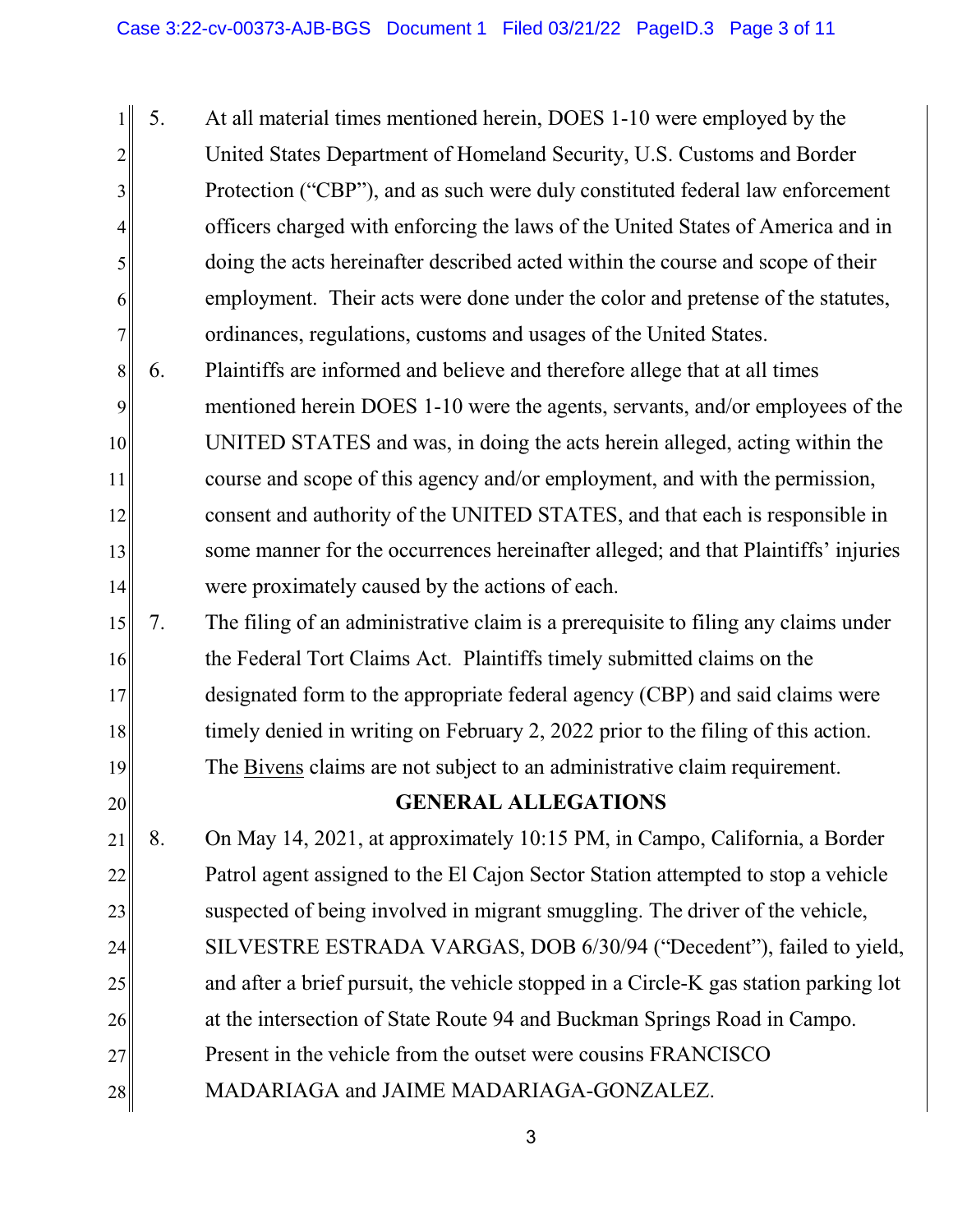|                | 9.  | Without any legal justification or threat to their safety, an unknown number of                                |
|----------------|-----|----------------------------------------------------------------------------------------------------------------|
| $\overline{2}$ |     | Border Patrol agents (DOES 1-10) discharged their firearms at the vehicle from                                 |
| $\overline{3}$ |     | a flanking position. The vehicle was stationary, and did not attempt to run down                               |
| 4              |     | the agents. The vehicle's egress was blocked. The Decedent, who was unarmed                                    |
| 5              |     | and had one hand of the steering wheel and the other hand holding a telephone                                  |
| 6              |     | up to his ear, was struck by an unknown number of bullets, and was                                             |
| 7              |     | subsequently transported to a local hospital where he was pronounced dead                                      |
| $8\,$          |     | shortly after arrival. FRANCISCO MADARIAGA and JAIME MADARIAGA-                                                |
| 9              |     | GONZALEZ were in the direct line of fire and fortunately were uninjured.                                       |
| 10             | 10. | Decedent presented no threat to Defendants. He was not driving in a threatening                                |
| 11             |     | manner.                                                                                                        |
| 12             | 11. | The San Diego County Sheriff's Department Homicide Division, the Federal                                       |
| 13             |     | Bureau of Investigation (FBI), the San Diego County Medical Examiner's                                         |
| 14             |     | Office, the Department of Homeland Security Office of Inspector General, and                                   |
| 15             |     | CBP's Office of Professional Responsibility (CBP OPR) all responded to the                                     |
| 16             |     | scene and began an investigation.                                                                              |
| 17             | 12. | One of the responding agencies seized a videotape from the Circle-K                                            |
| 18             |     | surveillance system. When an investigator for the Plaintiffs spoke to the gas                                  |
| 19             |     | station manager, he was told that the videotape had been seized by one of the                                  |
| 20             |     | responding agencies and that the manager had been advised not to speak to                                      |
| 21             |     | anyone about the incident.                                                                                     |
| 22             |     | <b>FIRST CLAIM FOR RELIEF</b><br><b>WRONGFUL DEATH</b>                                                         |
| 23             |     | (FTCA - SILVESTRE ESTRADA, AS SUCCESSOR IN INTEREST TO<br>SILVESTRE ESTRADA VARGAS AGAINST UNITED STATES ONLY) |
| 24             | 13. | Plaintiffs refer to and incorporate by reference Paragraphs 1 through 12 as                                    |
| 25             |     | though fully set forth herein.                                                                                 |
| 26             | 14. | SILVESTRE ESTRADA VARGAS' death was caused, in whole or in part, by                                            |
| 27             |     | the conduct of the agents of the UNITED STATES.                                                                |
| 28             |     |                                                                                                                |

4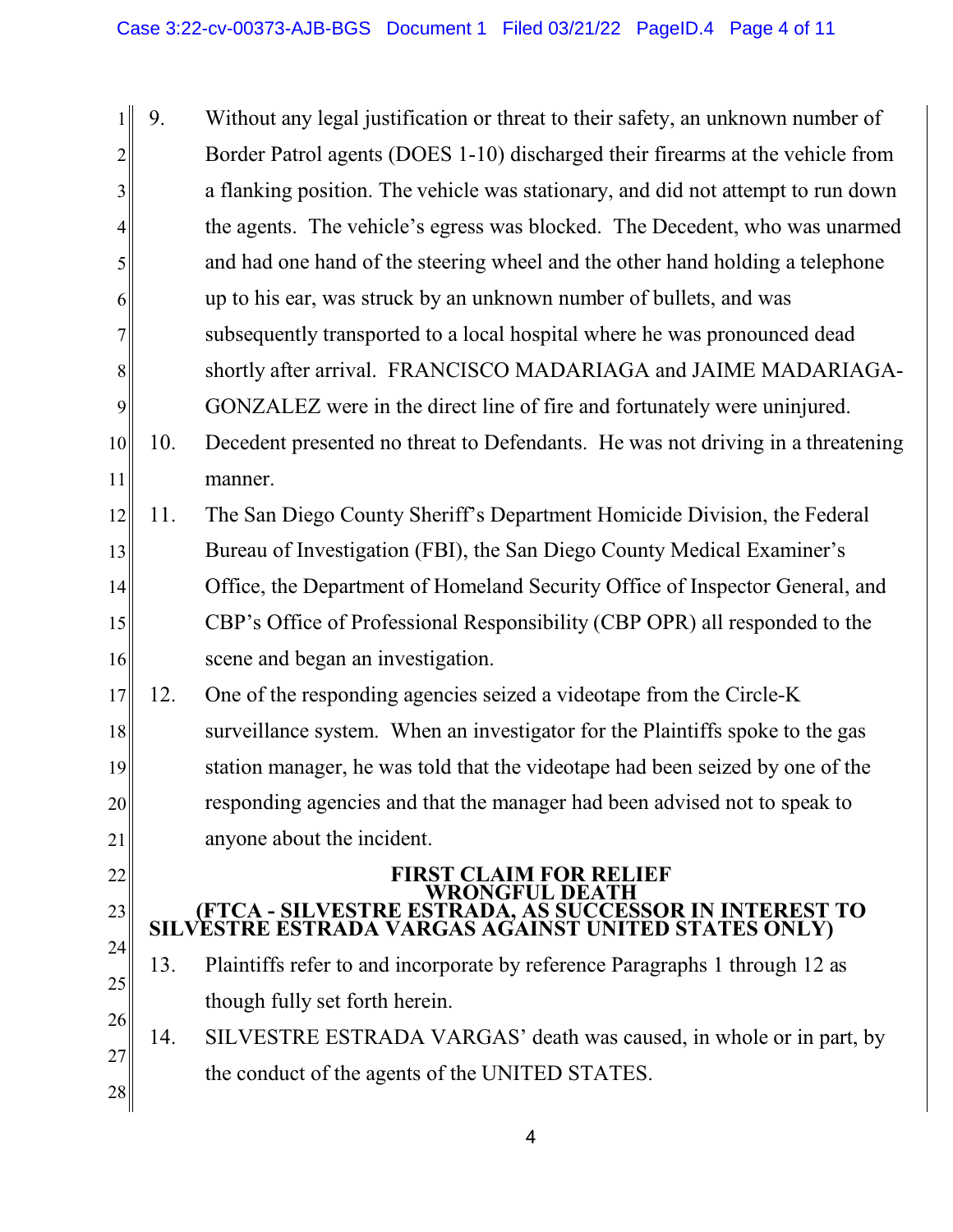- 1 2 15. Defendants were negligent or deliberately indifferent in causing SILVESTRE ESTRADA VARGAS' death.
- 3 4 5 6 7 16. As a direct and proximate result of the negligence, carelessness, recklessness, wantonness and unlawfulness of the Defendants, and each of them, and the resulting death, as aforesaid, Plaintiff SILVESTRE ESTRADA has sustained severe and serious injury to his person, all to his damage in a sum within the jurisdiction of this Court and to be shown according to proof.
- 8 9 10 11 12 17. As a direct and proximate result of the conduct of the Defendants, and each of them, in causing the death of his father, SILVESTRE ESTRADA VARGAS, has been deprived of the society and comfort of his father and has been caused the loss of future services, earnings and protection of said parent, to his great loss and damage in an amount to be shown according to proof.
- 13 14 15 16 18. The actions described herein legally, proximately, foreseeably and actually caused Plaintiff to suffer damages in the form of emotional distress, pain and suffering, and further damages according to proof to the extent allowed by California Code of Civil Procedure § 377.34.

## **SECOND CLAIM FOR RELIEF SURVIVAL ACTION FOR ASSAULT/BATTERY (FTCA - SILVESTRE ESTRADA against UNITED STATES only)**

19 20 19. Plaintiffs refer to and incorporate by reference Paragraphs 1 through 12 as though fully set forth herein.

17

18

- 21 22 23 24 20. The unknown CBP agents sued herein as DOES 1-10 assaulted SILVESTRE ESTRADA VARGAS by brandishing and pointing weapons at him and then shooting him an unknown number of times, resulting in his death. These officers intended and caused harmful or offensive contact to occur.
- 25 26 27 28 21. The harmful or offensive contact was not privileged nor consented to and was excessive, unreasonable and done with deliberate indifference to the rights and safety of SILVESTRE ESTRADA VARGAS and was done with the intent to inflict punishment, above and beyond the reason for using the force in the first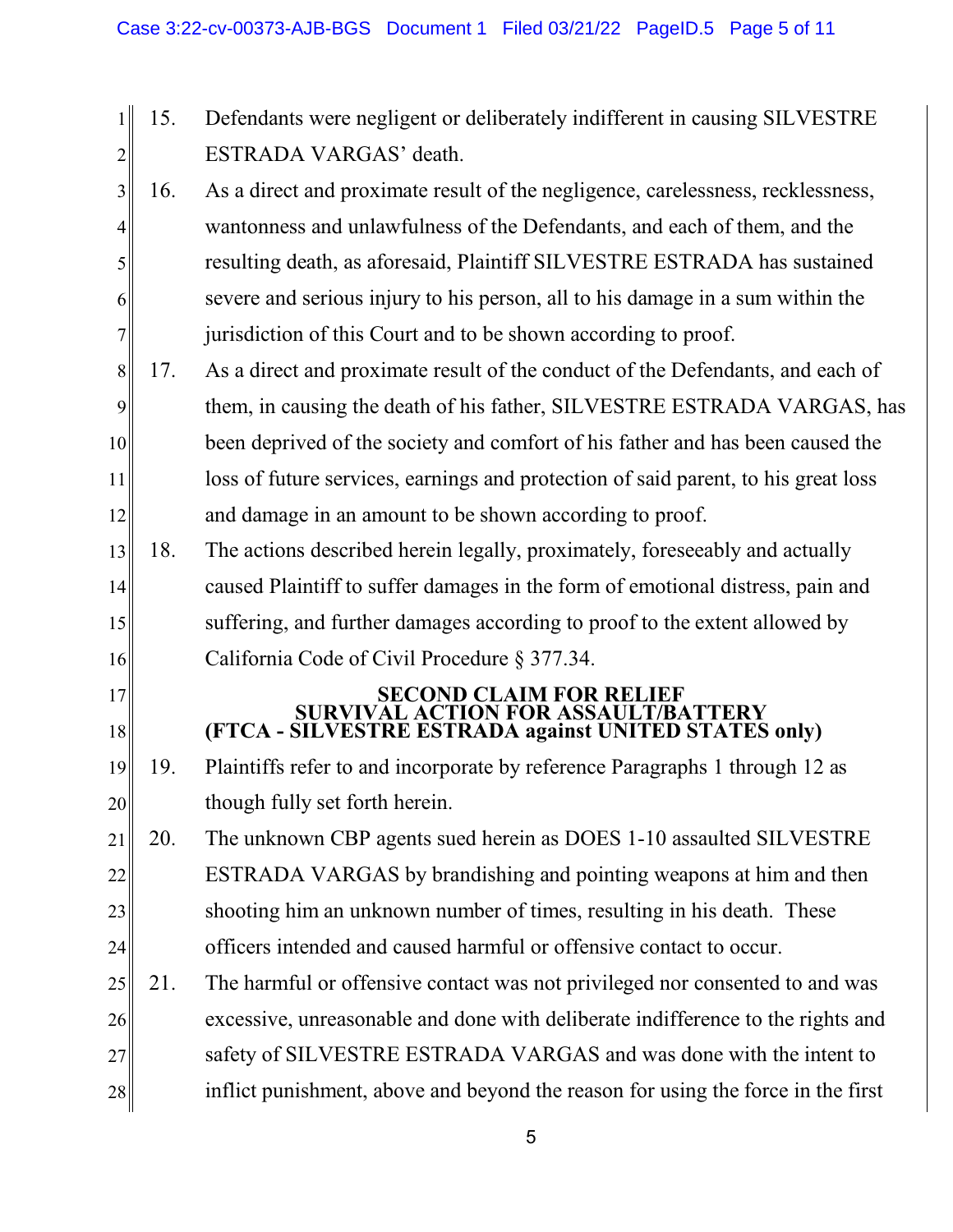| $\mathbf{1}$   |                                                                                      | place.                                                                                                           |  |  |
|----------------|--------------------------------------------------------------------------------------|------------------------------------------------------------------------------------------------------------------|--|--|
| $\overline{2}$ | 22.                                                                                  | The actions described herein legally, proximately, foreseeably and actually                                      |  |  |
| 3              |                                                                                      | caused Decedent, acting though his next of kin, to suffer damages in the form of                                 |  |  |
| 4              |                                                                                      | emotional distress, pain and suffering, and further damages according to proof.                                  |  |  |
| 5              |                                                                                      | <b>THIRD CLAIM FOR RELIEF</b><br><b>ASSAULT/BATTERY</b>                                                          |  |  |
| 6              |                                                                                      | (FTCA - FRANCISCO MADARIAGA and JAIME MADARIAGA-<br><b>GONZALEZ Against UNITED STATES only)</b>                  |  |  |
| 7              | 23.                                                                                  | Plaintiffs refer to and incorporate by reference Paragraphs 1 through 12 as                                      |  |  |
| 8<br>9         |                                                                                      | though fully set forth herein.                                                                                   |  |  |
| 10             | 24.                                                                                  | The unknown CBP agents sued herein as DOES 1-10 assaulted FRANCISCO                                              |  |  |
|                |                                                                                      | MADARIAGA and JAIME MADARIAGA-GONZALEZ by brandishing and                                                        |  |  |
| 11<br>12       |                                                                                      | pointing and discharging firearms at them. These officers intended and caused                                    |  |  |
|                |                                                                                      | harmful or offensive contact to occur. Whilst SILVESTRE ESTRADA                                                  |  |  |
| 13             |                                                                                      | VARGAS was shot an unknown number of times and killed, FRANCISCO                                                 |  |  |
| 14             |                                                                                      | MADARIAGA and JAIME MADARIAGA-GONZALEZ saw and heard bullets                                                     |  |  |
| 16             | 15<br>whizzing by them and were afraid they would be shot and killed. These officers |                                                                                                                  |  |  |
| 17             |                                                                                      | intended and caused harmful or offensive contact to occur.                                                       |  |  |
| 18             | 25.                                                                                  | The harmful or offensive contact was not privileged nor consented to and was                                     |  |  |
|                |                                                                                      | excessive, unreasonable and done with deliberate indifference to the rights and                                  |  |  |
| 19<br>20       |                                                                                      | safety of FRANCISCO MADARIAGA and JAIME MADARIAGA-                                                               |  |  |
| 21             |                                                                                      | GONZALEZ and was done with the intent to inflict punishment, above and                                           |  |  |
|                |                                                                                      | beyond the reason for using the force in the first place.                                                        |  |  |
| 22             | 26.                                                                                  | The actions described herein legally, proximately, foreseeably and actually                                      |  |  |
| 23             |                                                                                      | caused Decedent, FRANCISCO MADARIAGA and JAIME MADARIAGA-                                                        |  |  |
| 24             |                                                                                      | GONZALEZ to suffer damages in the form of emotional distress, pain and                                           |  |  |
| 25             |                                                                                      | suffering, and further damages according to proof.                                                               |  |  |
| 26             |                                                                                      | <b>FOURTH CAUSE OF ACTION</b><br><b>EGLIGENCE</b>                                                                |  |  |
| 27             |                                                                                      | (FTCA - SILVESTRE ESTRADA, AS SUCCESSOR IN INTEREST<br>TO SILVESTRE ESTRADA VARGAS, FRANCISCO MADARIAGA<br>TO SI |  |  |
| 28             |                                                                                      |                                                                                                                  |  |  |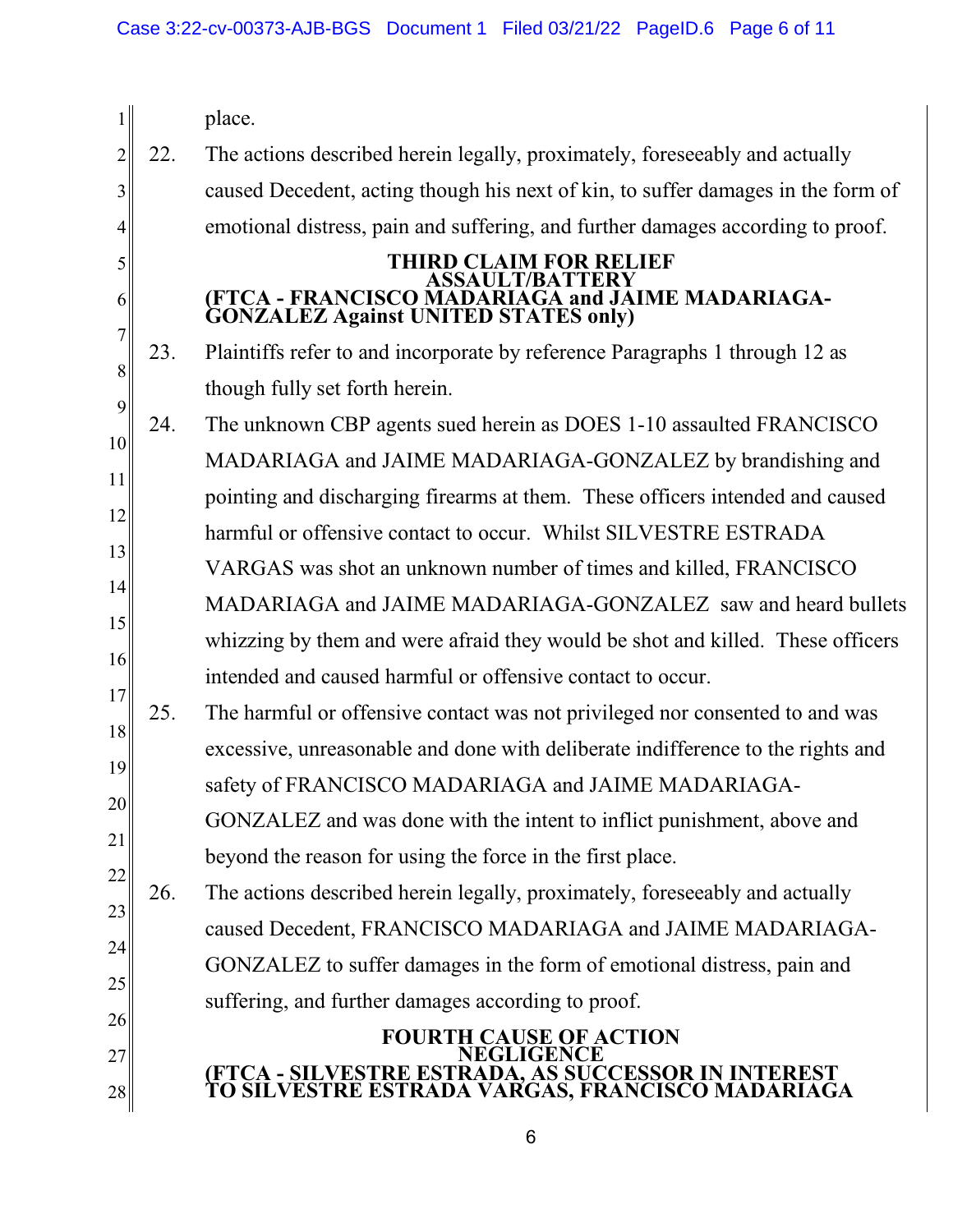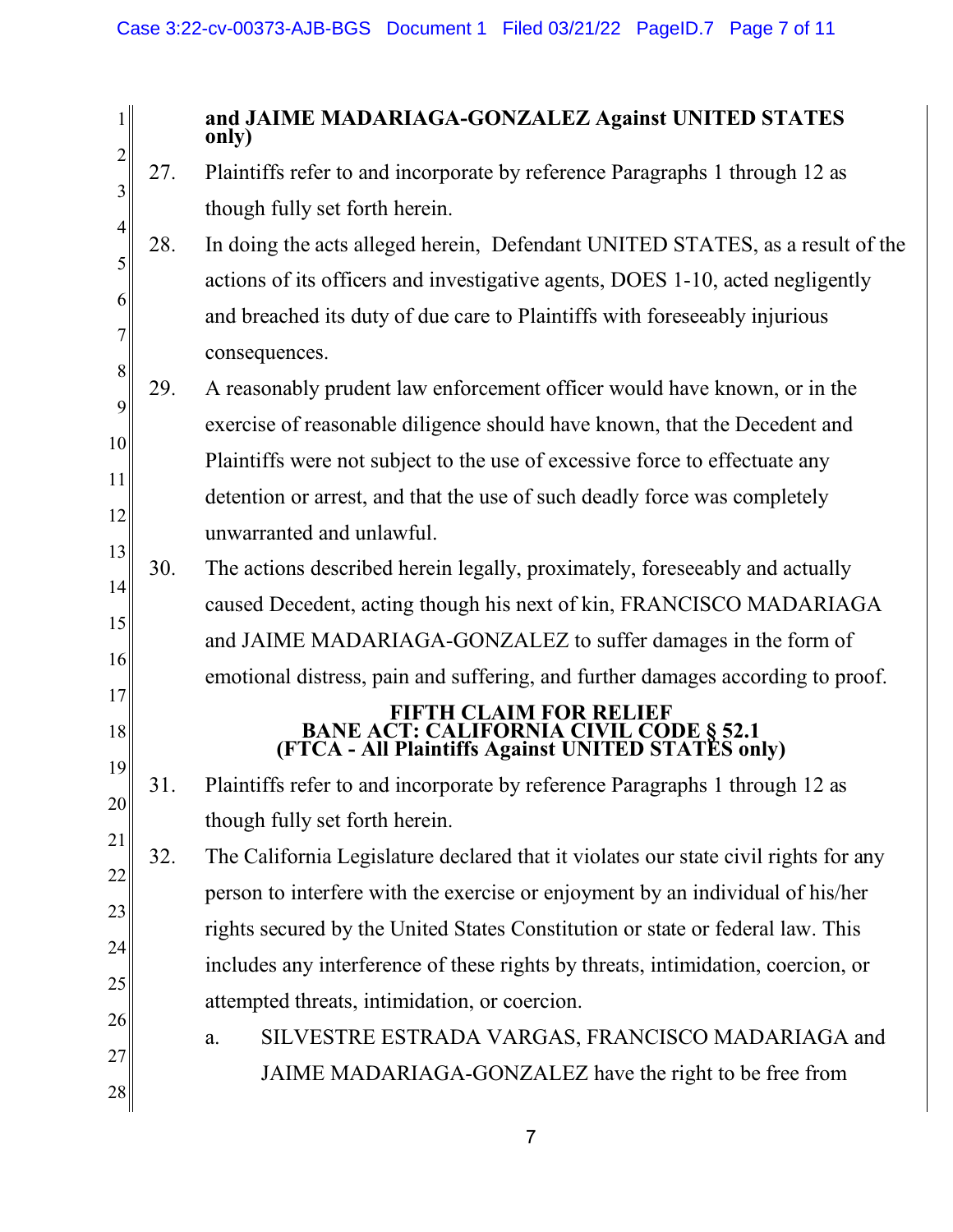1 2 3 4 5 6 7 8 9 10 11 12 13 14 15 16 17 18 19 20 21 22 23 24 25 26 27 28 excessive force under the California and Federal Constitutions. b. Plaintiffs SILVESTRE ESTRADA and OLGA TOVAR have the right to the familial love, society and companionship of SILVESTRE ESTRADA VARGAS which is protected by the substantive due process clause of the Fifth Amendment and the First Amendment right to freedom of association. 33. DOES 1-10 interfered with Plaintiffs' and Decedent's rights by the intentional use of deadly force as alleged above. 34. This interference with Plaintiffs' and Decedent's rights was perpetrated in violation of California Civil Code § 52.1, and the Fourth Amendment to the U.S. Constitution and corresponding provision of the California Constitution. 35. Defendant UNITED STATES is liable for the conduct of DOES 1-10 under the Federal Torts Claim Act. 36. The actions described herein legally, proximately, foreseeably and actually caused Plaintiffs ESTRADA and TOVAR to suffer damages in the form of the loss of familial love, society, companionship, moral and financial support, emotional distress, pain and suffering, and further damages according to proof. 37. The actions described herein legally, proximately, foreseeably and actually caused Plaintiffs FRANCISCO MADARIAGA and JAIME MADARIAGA-GONZALEZ to suffer damages in the form of emotional distress, pain and suffering, and further damages according to proof. 38. Plaintiffs and Decedents are also entitled to the statutory civil penalties set forth in California Civil Code § 52.1, attorney's fees and costs of the suit incurred herein. **SIXTH CLAIM FOR RELIEF Six Unknown Named Agents of the FBI: SILVESTRE ESTRADA, AS SUCCESSOR IN INTEREST TO SILVESTRE ESTRADA VARGAS, FRANCISCO MADARIAGA and JAIME MADARIAGA-GONZALEZ Against DOES 1-10 only) EXCESSIVE FORCE**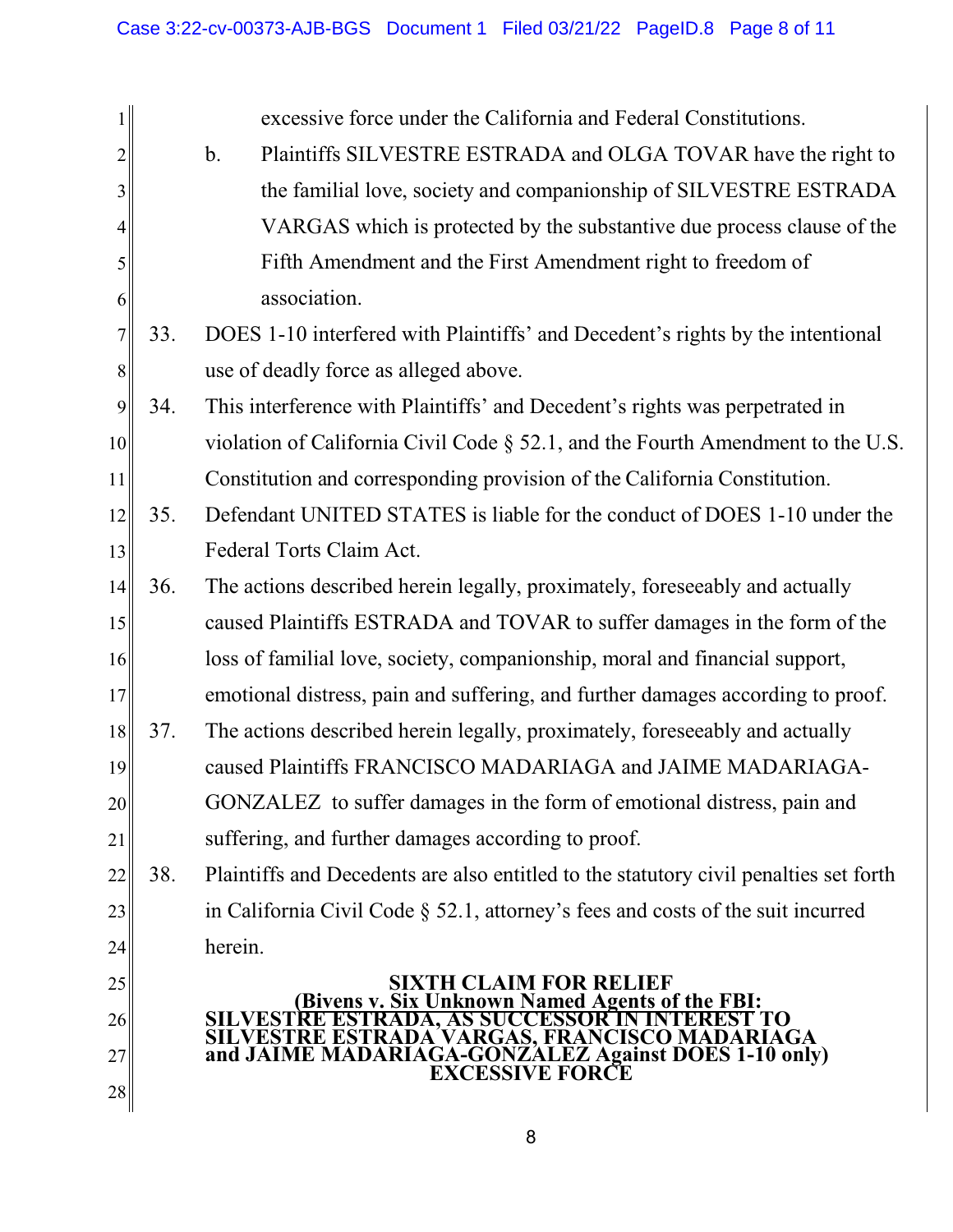- 1 2 39. Plaintiffs refer to and incorporate by reference Paragraphs 1 through 12 as though fully set forth herein.
- 3 4 5 6 7 8 9 40. In committing the acts alleged herein, DOES 1-10 violated, without probable cause, consent, exigent circumstances or other defense, Plaintiffs' constitutional rights under the Fourth Amendment to the United States Constitution to be secure in his person from unreasonable government intrusion, to wit, excessive or deadly force. For these reasons, Plaintiffs are entitled to seek damages pursuant to Bivens v. Six Unknown Named Agents of the FBI, 403 U.S. 388 (1971).
- 10 11 12 41. A reasonably prudent officer would have known that the Plaintiffs MADARIAGA and MADARIAGA-GONZALEZ and Decedent were not subject to the use of excessive or deadly force.
- 13 14 15 16 17 18 19 20 21 22 23 42. In committing the acts alleged herein, Defendant DOES 1-10, violated, without probable cause, consent, exigent circumstances or other defense, Plaintiffs MADARIAGA and MADARIAGA-GONZALEZ and Decedent's constitutional rights under the Fourth Amendment to the United States Constitution to be secure in their persons from unreasonable government intrusion, specifically, the use of unreasonable and excessive force, in that the deadly force applied to Decedent and Plaintiffs MADARIAGA and MADARIAGA-GONZALEZ was in contravention of statutory duty, was in excess of any force required to address the circumstances, was grossly out of proportion to any need for force, was not employed in good faith, and was intended and substantially certain to cause serious bodily injury.
- 24 25 26 27 43. The actions described herein legally, proximately, foreseeably and actually caused Plaintiffs FRANCISCO MADARIAGA and JAIME MADARIAGA-GONZALEZ to suffer damages in the form of emotional distress, pain and suffering, and further damages according to proof.
- 28 44. In doing the acts alleged herein Defednants DOES 1-10 acted maliciously and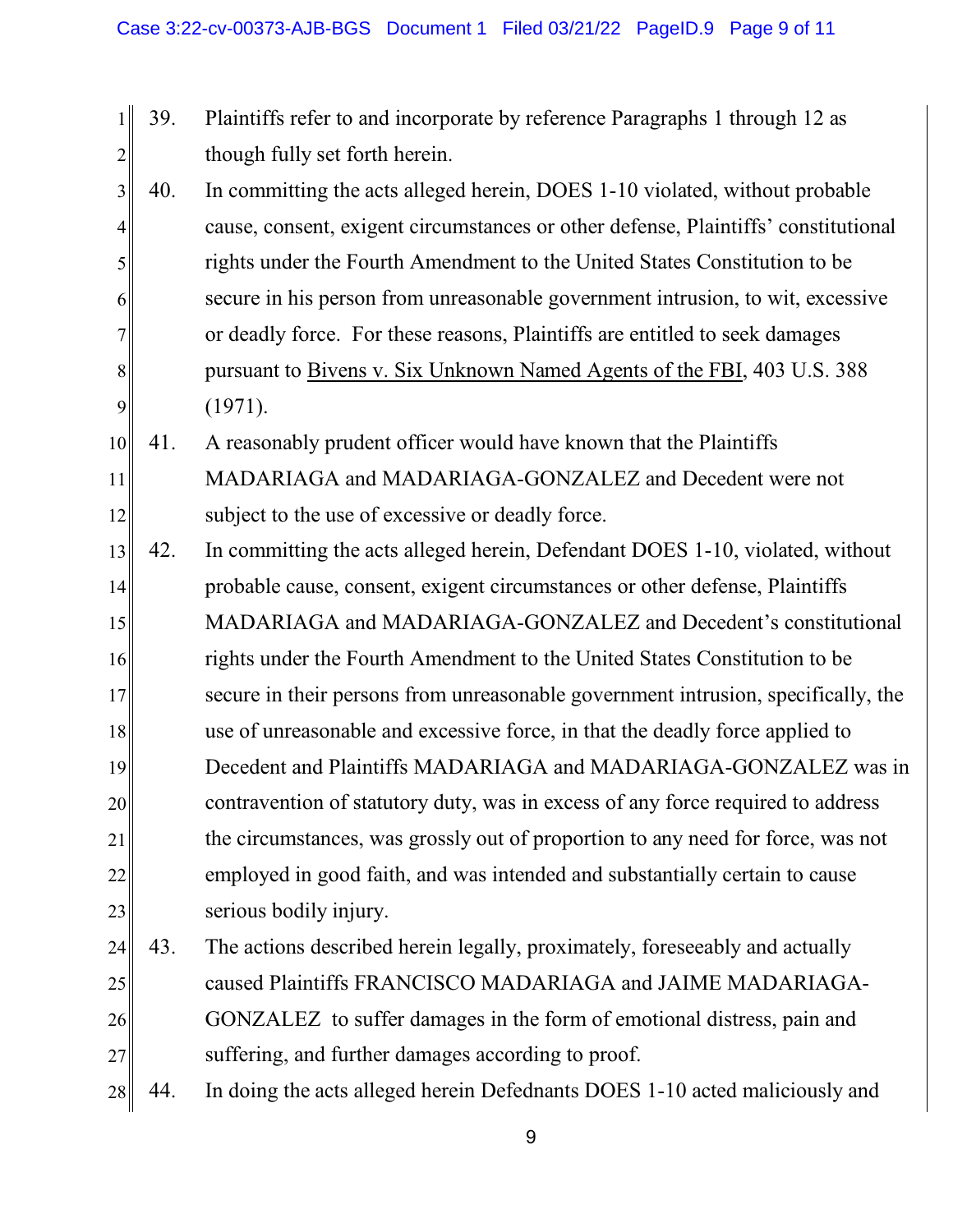1 2 3 4 5 6 7 8 9 10 11 12 13 14 15 16 17 18 19 20 21 22 23 24 25 26 27 28 with reckless and callous disregard for the rights and feelings of Plaintiffs MADARIAGA and MADARIAGA-GONZALEZ and Decedent and by reason thereof Plaintiffs MADARIAGA and MADARIAGA-GONZALEZ and Decedent demand exemplary and punitive damages in an amount to be proven at trial. **SEVENTH CLAIM FOR RELIEF (Bivens v. Six Unknown Named Agents of the FBI: SILVESTRE ESTRADA AND OLGA TOVAR Against DOES 1-10 only) RIGHT OF ASSOCIATION** 45. Plaintiffs refer to and incorporate by reference Paragraphs 1 through 12 as though fully set forth herein. 46. Parents and children may assert a Fifth or Fourteenth Amendment substantive due process claims if they are deprived of their liberty interest in the companionship and society of their child or parent through official conduct. *Wilkinson v. Torres*, 610 F.3d 546, 554 (9th Cir. 2010) 47. Defendants, acting under color of law and in concert with each other, breached their duty(ies) under the Fourth and Fifth Amendments to the U.S. Constitution to refrain from the use of excessive force. 48. At the time of Defendants constitutional deprivations to SILVESTRE ESTRADA VARGAS, Plaintiffs SILVESTRE ESTRADA and OLGA TOVAR had a substantive due process right to the familial love, society and companionship of their father and son, respectively, SILVESTRE ESTRADA VARGAS which is guaranteed by the Fifth Amendment. 49. The actions described herein legally, proximately, foreseeably and actually caused Plaintiffs ESTRADA and TOVAR to suffer damages in the form of the loss of familial love, society, companionship, moral and financial support, emotional distress, pain and suffering, and further damages according to proof. 50. In doing the acts alleged herein Defendants DOES 1-10 acted maliciously and with reckless and callous disregard for the rights and feelings of Plaintiffs